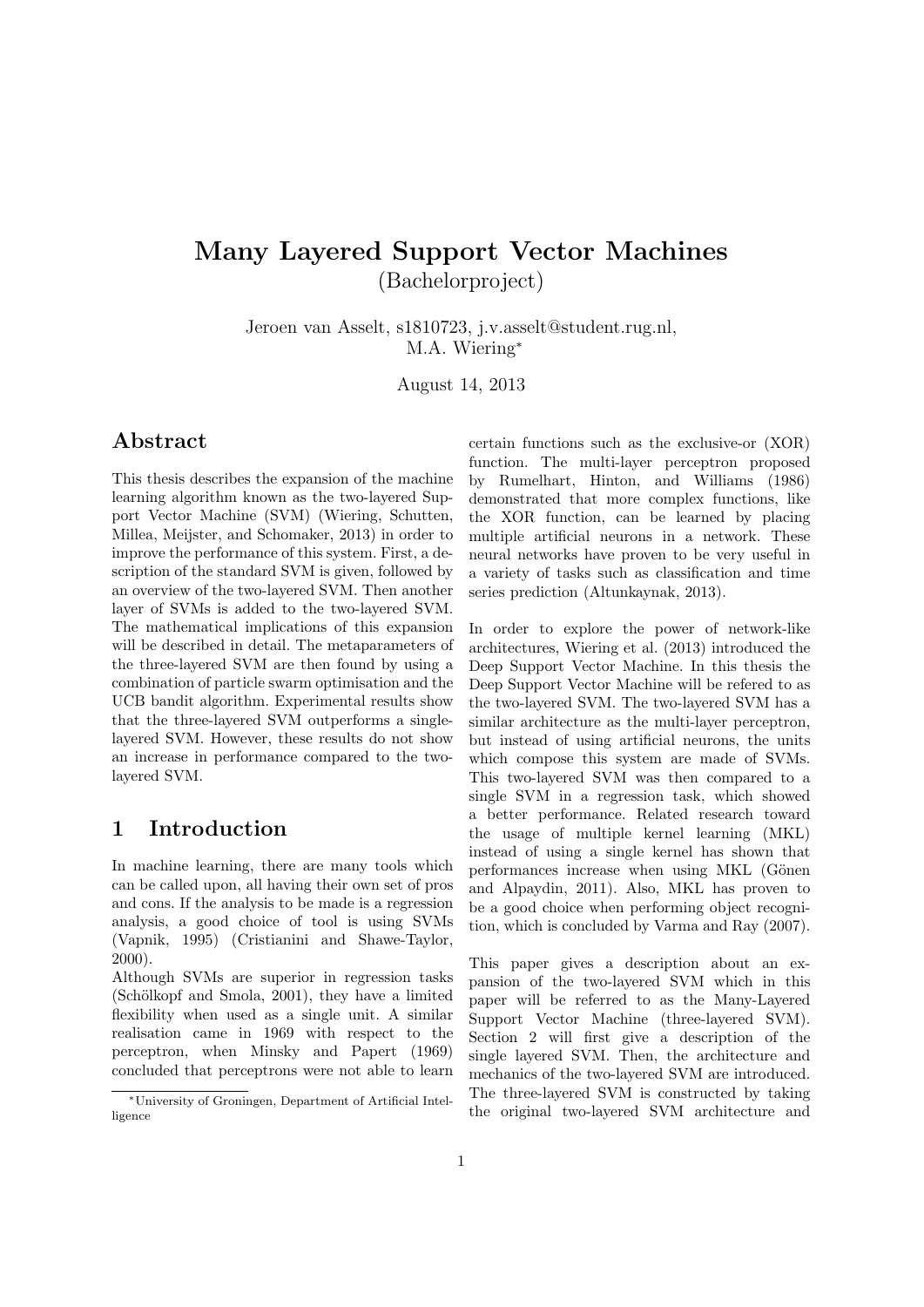then adding another layer of SVMs to it. Section 3 will describe the expansion of the mathematical formulation used in the two-layered SVM to fit the three-layered SVM. Section 4 describes the conditions in which the three-layered SVM was tested and the outcome of these tests. Finally, section 5 will discuss the outcome.

## 2 Previous work

#### 2.1 Support Vector Machines

For understanding the two-layered and the threelayered SVM, one must first understand the basic element: the SVM itself. The SVM is a tool which can be used for classification and regression analysis. When performing a regression analysis, the SVM tries to learn a function to generate an output to fit the training data properly. This description of the SVM below is based on a tutorial written by Smola and Schölkopf (2004).

The SVM itself is a supervised learning algorithm, and therefore the data which is presented to the SVM comes in the form of

$$
(x_i, y_i)
$$
 where  $x_i \in \mathbb{R}^s$ ,  $i = 1...l$ 

pairs. Here,  $x_i$  is some vector of dimensionality  $s$ , where  $y_i$  is the desired output which comes in the form of a numerical value. The output function which has to be learned is of the form  $f(x) =$  $w \cdot x_i + b$ , where  $w \cdot x_i$  is the dot product between vectors  $w$  and  $x_i$ , and  $b$  is the bias. The goodness of the function which has to be learned by the SVM must be represented in a variable. To make a distinction between wrong outputs and outputs with a certain error which are accepted as a good outcome,  $\epsilon$  is introduced. This variable represents the maximal error which may be produced by the output function.

Previous research has shown that the regression fits the data better when  $w$  is minimised (Vapnik, 1995). The constraints which define a maximal error  $\epsilon$  do not allow errors bigger than  $\epsilon$ . Therefore, a non-negative slack variable known as  $\xi^{(*)}$  is introduced, which tolerates errors larger then  $\epsilon$ . The optimisation problem can now be defined as (2.1)

and (2.2) as originally proposed by Vapnik (1995)

$$
minimise \frac{1}{2} ||w||^2 + C \sum_{i=1}^{l} (\xi_i + \xi_i^*) \quad (2.1)
$$
  

$$
subject \ to \begin{cases} y_i - w \cdot x_i - b \le \epsilon + \xi_i \\ w \cdot x_i + b - y_i \le \epsilon + \xi_i^* \\ \xi_i, \xi_i^* \ge 0 \end{cases} \quad (2.2)
$$

where  $C > 0$ .

For this optimisation problem to be written as a single mathematic equation, Lagrangian multipliers  $\eta^{(*)}$  and  $\alpha^{(*)}$  are introduced, both being larger or equal to zero. Equation  $L_p$  describes the Lagrangian primal objective function.

$$
L_p = \frac{1}{2} ||w||^2 + C \sum_{i}^{l} (\xi_i + \xi_i^*) - \sum_{i=1}^{l} (\eta_i \xi_i + \eta_i^* \xi_i^*)
$$
  

$$
- \sum_{i=1}^{l} \alpha_i (\epsilon + \xi_i - y_i + w \cdot x_i + b)
$$
  

$$
- \sum_{i=1}^{l} \alpha_i^* (\epsilon + \xi_i^* + y_i - w \cdot x_i - b) (2.3)
$$

In general, if one tries to find the global minimum of a function, the derivatives of this function with respect to all variables must be taken and set to 0. Then, these derivatives can be substituted back into the original function. Using this technique, the global minimum can be obtained.

The solution of  $L_p$  is found where the parameters b, w, and  $\xi_i^{(*)}$  are minimised. To find a solution for  $L_p$ , one must take partial derivatives of  $L_p$  with respect to b, w, and  $\xi_i^{(*)}$ .

$$
\begin{array}{rcl}\n\partial_b L_p = & \sum_{i=1}^l (\alpha_i^* - \alpha_i) & = 0 \\
\partial_w L_p = & w - \sum_{i=1}^l (\alpha_i - \alpha_i^*) x_i & = 0 \\
\partial_{\xi_i^{(*)}} L_p = & C - \alpha_i^{(*)} - \eta_i^{(*)} & = 0\n\end{array}
$$

which then have to be substituted back into  $L_p$ , forming the dual objective function  $L_d$ :

$$
L_d = -\frac{1}{2} \sum_{i,j=1} (\alpha_i^* - \alpha_i)(\alpha_j^* - \alpha_j)(x_i \cdot x_j)
$$

$$
-\epsilon \sum_{i=1}^l (\alpha_i^* + \alpha_i) + \sum_{i=1}^l (\alpha_i^* - \alpha_i)y_i \ (2.4)
$$
  
where  $C \ge \alpha^{(*)} \ge 0$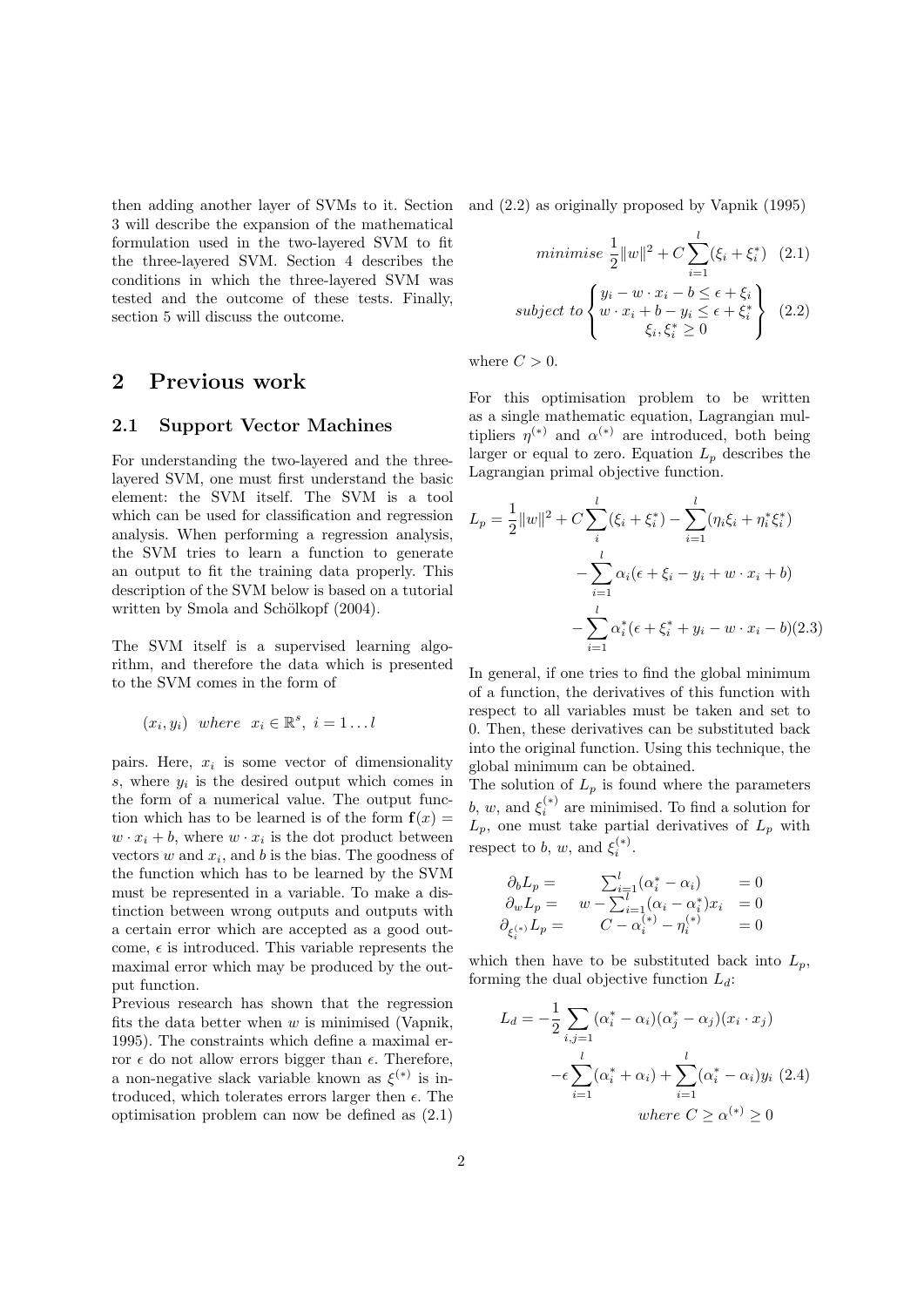This dual objective function  $L_d$  provides a good solution of the problem when the model to be learned is linear. This is due to the dot product in  $L_d$ . For the SVM to be able to learn non-linear models, the data must be mapped to a higher dimension. To map this data to a higher dimension, the kernel function is introduced. This function can be defined in a variety of ways, and is therefore denoted in general as  $K(x_i, x_j)$ , which replaces the dot product in the dual objective function (2.4).

## 2.2 Two-layered SVM

The two-layered SVM, as proposed by Wiering et al. (2013), is a structure consisting of two layers of SVMs. It very much resembles the architecture and mechanics of a feedforward neural network. The data flows through the system like in any feedforward neural network. First, the data is presented to the lowest layer. This layer then extracts hidden variables from this data. These hidden variables are then used by the highest layer, to give the final output in the form of a regression function. Once the output is given by the system, it can use a backpropagation-like method to propagate the objective function back into the system, so it can adjust the parameters for making a better hidden variable extraction, making the next datapropagation come to a better result. The algorithm is displayed in algorithm 2.1

Algorithm 2.1 Two-layered SVM algorithm

| Initialise all SVMs within appropriate layers |
|-----------------------------------------------|
| Train all hidden SVMs on perturbed dataset    |
| for all training epochs do                    |
| Recompute main SVM kernel matrix              |
| Train main SVM                                |
| for all Hidden SVMs do                        |
| Perform backpropagation                       |
| Train SVM to obtain $\alpha^{(*)}$            |
| end for                                       |
| end for                                       |

Certain parts of this algorithm need more explanation, which will be described next.

Throughout this thesis the SVMs which extract hidden variables will be refered to as hidden SVMs, and the layers in which they are located will be refered to as hidden layers. Note that the usage of the word 'backpropagation' in this thesis does not refer to the traditional backpropagation techniques. Instead it refers to the process which the two-layered SVM and the three-layered SVM uses for constructing new target pairs, which will be described in section 3.2.

# 3 Expansion of the twolayered SVM

In order to expand the two-layered SVM, another hidden layer is added to this system. All neighboring layers are fully connected, to keep the architecture of the three-layered SVM mathematically as simple as possible. Figure 1 shows schematically the architecture of the three-layered SVM used in this paper. Before the mathematical implications of this expansion can be described, a new parameter  $d$  is introduced, which will be used as an index for specifying layer index, where capital  $D$  is used for describing the top layer.

### 3.1 Propagation of data

For the hidden variables to be extracted from the original inputs, the output function as is used in the two-layered SVM is modified to match the three-layered SVM specifications, which results in equation (3.1).

$$
\mathbf{f}(\mathbf{x})_a^1 = \sum_{i=1}^l (\alpha_i^*(a)^1 - \alpha_i(a)^1)
$$

$$
\cdot K(\mathbf{x}_i, \mathbf{x}) + b_a^1
$$
(3.1)

In this equation, both  $\alpha^*$  and  $\alpha$  are the coefficients for the support vectors and  $b$  is the bias. All these parameters are bound to a single SVM a at layer depth 1.

The hidden variables extracted by (3.1) are used by higher layers as input vector. Superscript 1 as depicted in equation (3.1) determines the layer depth. This superscript is denoted by d, where  $d = 1$  is set as the lowest hidden layer.

To take input from hidden variables extracted by a lower layer, minor modifications need to be made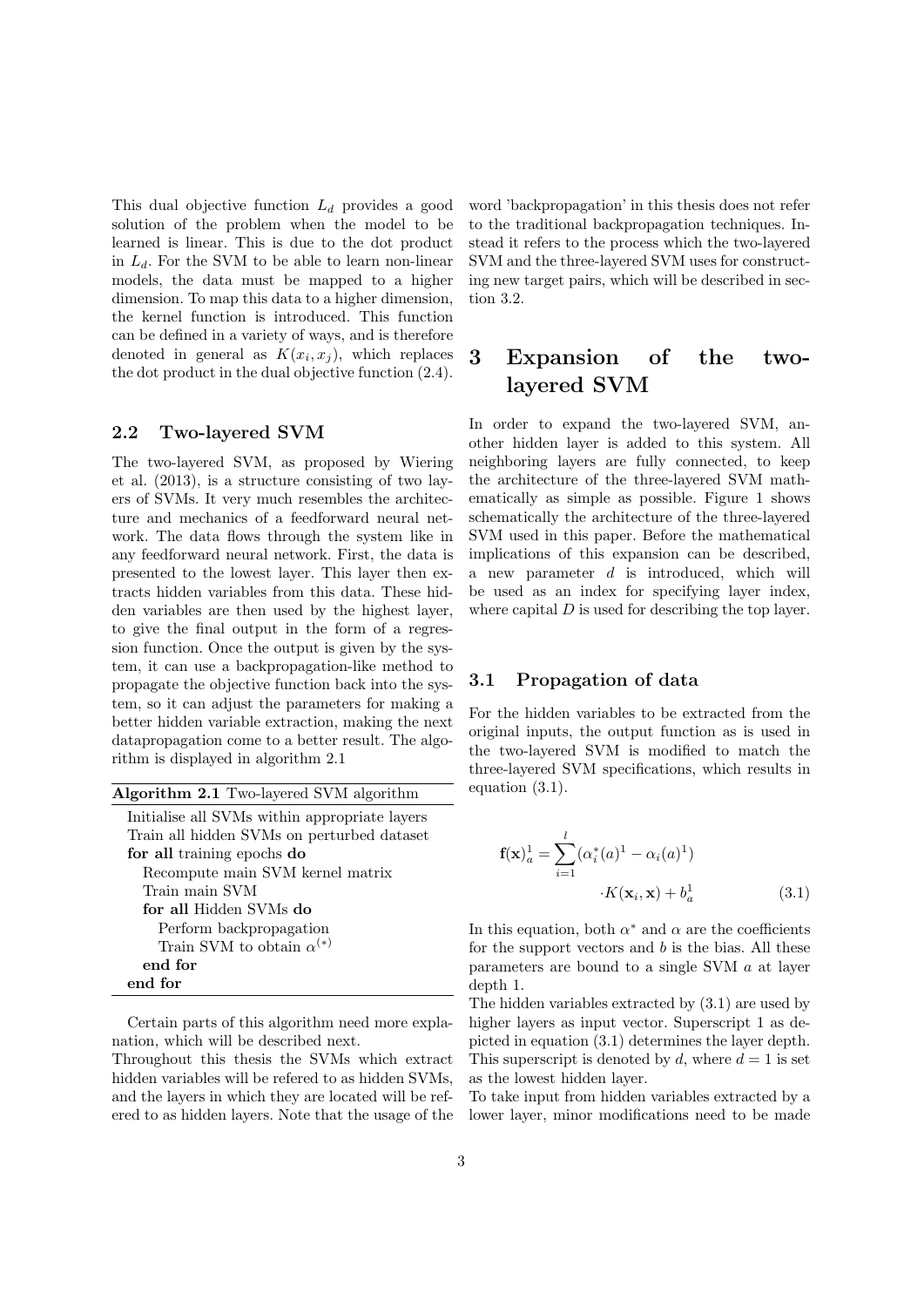

Figure 1: three-layered SVM architecture consisting of two hidden layers and one output layer, where hidden layer one contains  $b$  SVMs  $S$ , and hidden layer two contains three SVMs, and the main layer contains only a single SVM. Spheres represent extracted hidden variables.

to (3.1) which result in the following equation:

$$
\mathbf{f}(\mathbf{f}(\mathbf{x}_j)^d)^{d+1}_b = \sum_{i=1}^l (\alpha_i^*(b)^{d+1} - \alpha_i(b)^{d+1})
$$

$$
\cdot K(\mathbf{f}(\mathbf{x}_i)^d, \mathbf{f}(\mathbf{x}_j)^d) + b_b^{d+1} \quad (3.2)
$$

As the layer parameter indicates, equation (3.2) is on top of  $(3.1)$  which is indicated by  $d + 1$ . Therefore, the arguments of the kernel function refer to the hidden variables extracted by lower layers. Equation (3.2) can be applied on any layer where  $D > d > 1$  to calculate the output of all SVMs, including the main SVM.

In the two-layered SVM, Wiering et al. (2013) used the radial base function (RBF) kernel, because this kernel type produced the best results. Therefore, the kernel function that is used by the three-layered SVM is also a RBF kernel which is defined by

$$
K(\mathbf{x}_i, \mathbf{x}) = \exp(-\sum_a \frac{(\mathbf{x}_i - \mathbf{x})^2}{\sigma_d})
$$

for the layer which takes the input from the original data. The non-lowest layers are using

$$
K(\mathbf{f}(\mathbf{x}_i)^d, \mathbf{f}(\mathbf{x})^d) = \exp(-\sum_a \frac{(\mathbf{f}(\mathbf{x}_i)^d_a - \mathbf{f}(\mathbf{x})^d_a)^2}{\sigma_d})
$$

where the kernel applies to lower level extracted hidden variables.

#### 3.2 Learning algorithm

Because of the SVM units which make up the system, a supervised way of learning is used in the three-layered SVM to construct new target pairs per SVM. This objective function is constructed by maintaining the following constraints, which are quite similar to the constraints in (2.2)

$$
y_i - \mathbf{w} \cdot \mathbf{f}(\mathbf{x}_i) - b \le \epsilon + \xi_i
$$
  

$$
\mathbf{w} \cdot \mathbf{f}(\mathbf{x}_i) + b - y_i \le \epsilon + \xi_i^*
$$
  

$$
\xi_i^*, \xi_i \ge 0
$$

where  $\epsilon$  is the error tolerance,  $\xi^*$  and  $\xi$  are slack variables. For the system to find the right coefficients for all SVMs, the following dual objective function is formulated (in roughly the same way as the dual objective was formulated in section 2) which applies to the main SVM located at layer D.

$$
\min_{\mathbf{f}(\mathbf{x})^{D-1}} \max_{\mathbf{\alpha}^{D}, \mathbf{\alpha}^{*D}} W^{D}(\mathbf{f}(\mathbf{x})^{D-1}, \mathbf{\alpha}^{(*)D}) =
$$

$$
-\varepsilon \sum_{i=1}^{\ell} (\alpha_{i}^{*D} + \alpha_{i}^{D}) + \sum_{t=1}^{\ell} (\alpha_{i}^{*D} - \alpha_{i}^{D}) y_{i}
$$

$$
-\frac{1}{2} \sum_{i,j=1}^{\ell} (\alpha_{i}^{*D} - \alpha_{i}^{D}) (\alpha_{j}^{*D} - \alpha_{j}^{D}) \cdot K(\mathbf{f}(\mathbf{x}_{i})^{D-1}, \mathbf{f}(\mathbf{x}_{j})^{D-1}) \qquad (3.3)
$$

In this formulation,  $\alpha^{(*)}$  maximizes  $W^D$ . This is done by using the following gradient ascent learning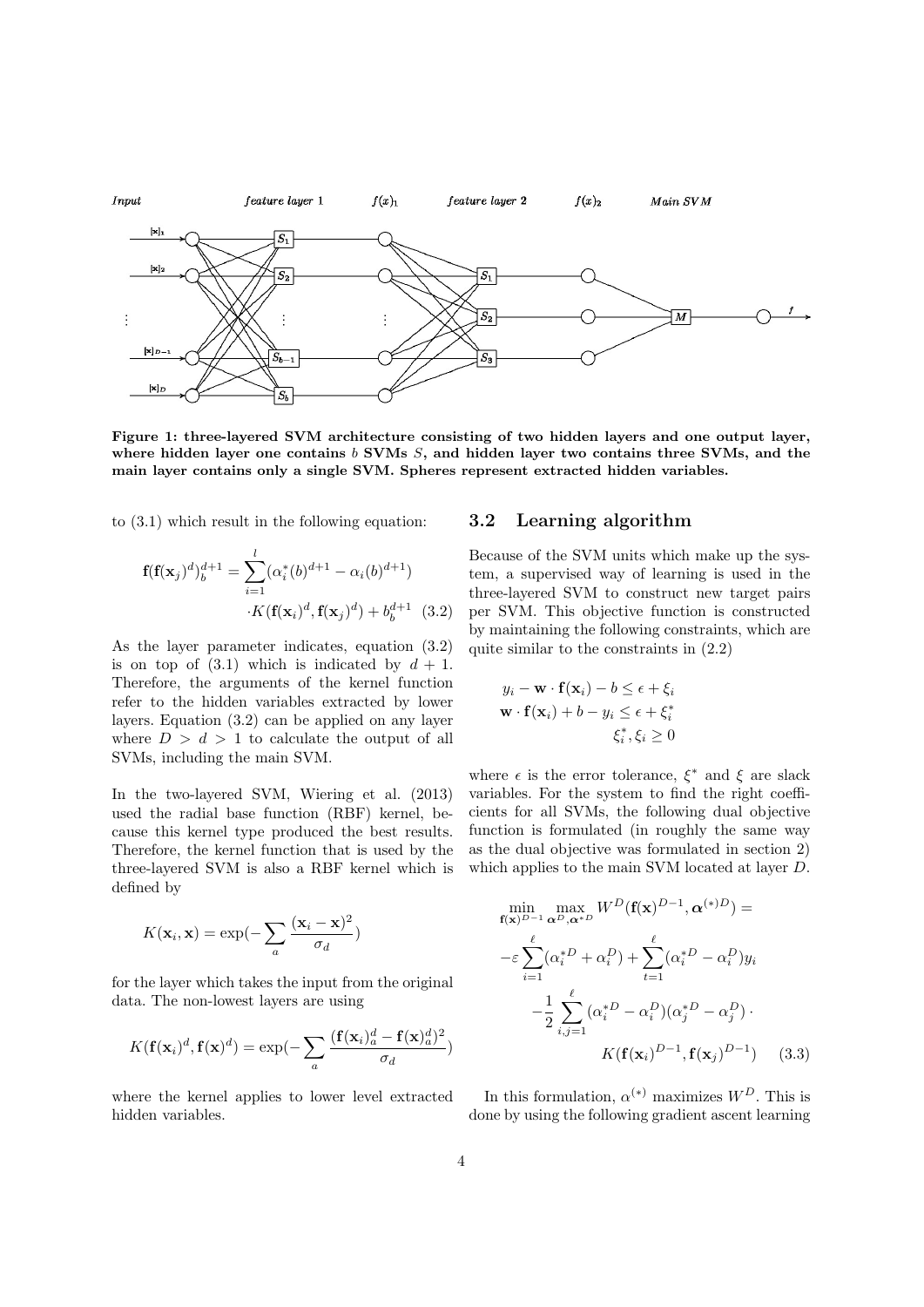rule to get  $\alpha^{(*)}$  to a (local) maximum.

$$
\alpha_i^D = \alpha_i^D + \lambda(-\epsilon - y_i + \sum_j (\alpha_j^* D - \alpha_j^D)
$$

$$
\cdot K(\mathbf{f}(\mathbf{x}_i)^{D-1}, \mathbf{f}(\mathbf{x}_j)^{D-1})) \quad (3.4)
$$

This system learns by constructing new target pairs  $(\mathbf{f}_i^d, y_i^d)$ , by adjusting  $y_i^d$  for each vector extracting SVM input vector  $\mathbf{f}_i^d$ . The magnitude of this adjustment is determined by a learning parameter  $\mu$ , multiplied by the error of the SVM which is backpropagated through the network. For the topmost hidden layer, the mathematical formulation of this backpropagation is as follows:

$$
\frac{\partial W^D}{\partial \mathbf{f}(\mathbf{x}_i)_a^{D-1}} = -(\alpha_i^{*D} - \alpha_i^D) \sum_{j=1}^l (\alpha_j^{*D} - \alpha_j^D) \cdot K(\mathbf{f}(\mathbf{x}_i)^{D-1}, \mathbf{f}(\mathbf{x}_j)^{D-1})(3.5)
$$

The construction of a new example in the topmost hidden layer is therefore defined as  $(x_i, \mathbf{f}(\mathbf{x})_a^{D-1} - \mu \cdot \partial W^D / \partial \mathbf{f}(\mathbf{x})_a^{D-1}).$ 

The backpropagation method as described above applies only to the layers which are located in layer  $D - 1$ , because the objective function  $W^D$  applies to the main SVM. SVMs which aren't using  $\partial W^D / \partial \mathbf{f}(\mathbf{x}_i)_{a}^{D-1}$  (such as D-2 and below) for constructing new datasets are never reached by this system. Therefore, partial derivatives must be included into equation  $\partial W^D / \partial \mathbf{f}(\mathbf{x}_i)_{a}^{D-1}$ . This can be done by taking the output equation (3.1) or (3.2) (depending on layer depth) of the SVM at layer d, and the partial derivative to the output function of the SVM at layer  $d-1$ , which is defined by the following equation.

$$
\frac{\partial \mathbf{f}(\mathbf{x}_i)_{a}^{d+1}}{\partial \mathbf{f}(\mathbf{x}_j)_{b}^{d}} = -(\alpha_i^*(a)^{d+1} - \alpha_i(a)^{d+1})
$$
\n
$$
\cdot \frac{\mathbf{f}(\mathbf{x}_i)_{b}^{d} - \mathbf{f}(\mathbf{x}_j)_{b}^{d}}{\sigma_d}
$$
\n
$$
\cdot K(\mathbf{f}(\mathbf{x}_i)^d - \mathbf{f}(\mathbf{x}_j)^d) \qquad (3.6)
$$

When  $i=j$ , the partial derivative of  $\partial f(\mathbf{x}_i)^{d+1}_{a}/\partial f(\mathbf{x}_i)^{d}_{b}$  needs to be adjusted. In this case, the following derivative is used for

backpropagation instead of (3.6).

$$
\frac{\partial \mathbf{f}(\mathbf{x}_i)_a^{d+1}}{\partial \mathbf{f}(\mathbf{x}_i)_b^d} = -\sum_k (\alpha_k^*(a)^{d+1} - \alpha_k(a)^{d+1})
$$

$$
\frac{\mathbf{f}(\mathbf{x}_i)_b^d - \mathbf{f}(\mathbf{x}_k)_b^d}{\sigma_d}
$$

$$
\cdot K(\mathbf{f}(\mathbf{x}_i)^d - \mathbf{f}(\mathbf{x}_k)^d)(3.7)
$$

To plug derivations 3.6 and 3.7 back into the existing equation,  $\partial f(\mathbf{x}_i)^d_a/\partial f(\mathbf{x}_j)^{d-1}_b$  just needs to be multiplied by  $\partial \mathbf{W}/\partial \mathbf{f}(\mathbf{x}_j)_b^{D-1}$ , which yields the following equation:

$$
\frac{\partial W^D}{\partial \mathbf{f}(\mathbf{x}_j)_b^{D-2}} = \sum_a \frac{\partial W^D}{\partial \mathbf{f}(\mathbf{x}_i)_a^{D-1}} \cdot \frac{\partial \mathbf{f}(\mathbf{x}_i)_a^{D-1}}{\partial \mathbf{f}(\mathbf{x}_j)_b^{D-2}} (3.8)
$$

Because the system has all neighboring SVMs fully connected per layer, the error of an SVM located in layer  $D - x$  is backpropagated through all SVMs on layer  $D - x + 1$ . Hence, the summation sign must be added to include all top influences.

Equation (3.8) describes the backpropagation of objective  $W^D$  from the top layer D. It is also possible for layers  $D - x$  to propagate their objective function  $W^{D-x}$ . In this three-layered system,  $\partial W_a^{D-1}/\partial \mathbf{f}(\mathbf{x}_j)^{D-2}$  describes the backpropagation of the objective at SVM  $\alpha$  from layer  $D-1$ to the lowest layer in this system  $D - 2$ . The three-layered SVM uses both equation (3.8) and  $\partial W_a^{D-1}/\partial \mathbf{f}(\mathbf{x}_j)^{D-2}$ , and tries to find an optimum by multiplying these equations with certain parameters  $\beta_1$  and  $\beta_2$ . The application of these two methods both yield a max-min-max formulation.

## 3.3 Algorithm description

The addition of more layers requires the addition of an additional for-loop in algorithm 2.1. The algorithm which then makes up the three-layered SVM is displayed in algorithm 3.1.

The number of training cycles which can be seen in algorithm 3.1 is based on an estimated optimal metaparameter. Note that the cross validation runs are not displayed in this overview of the algorithm.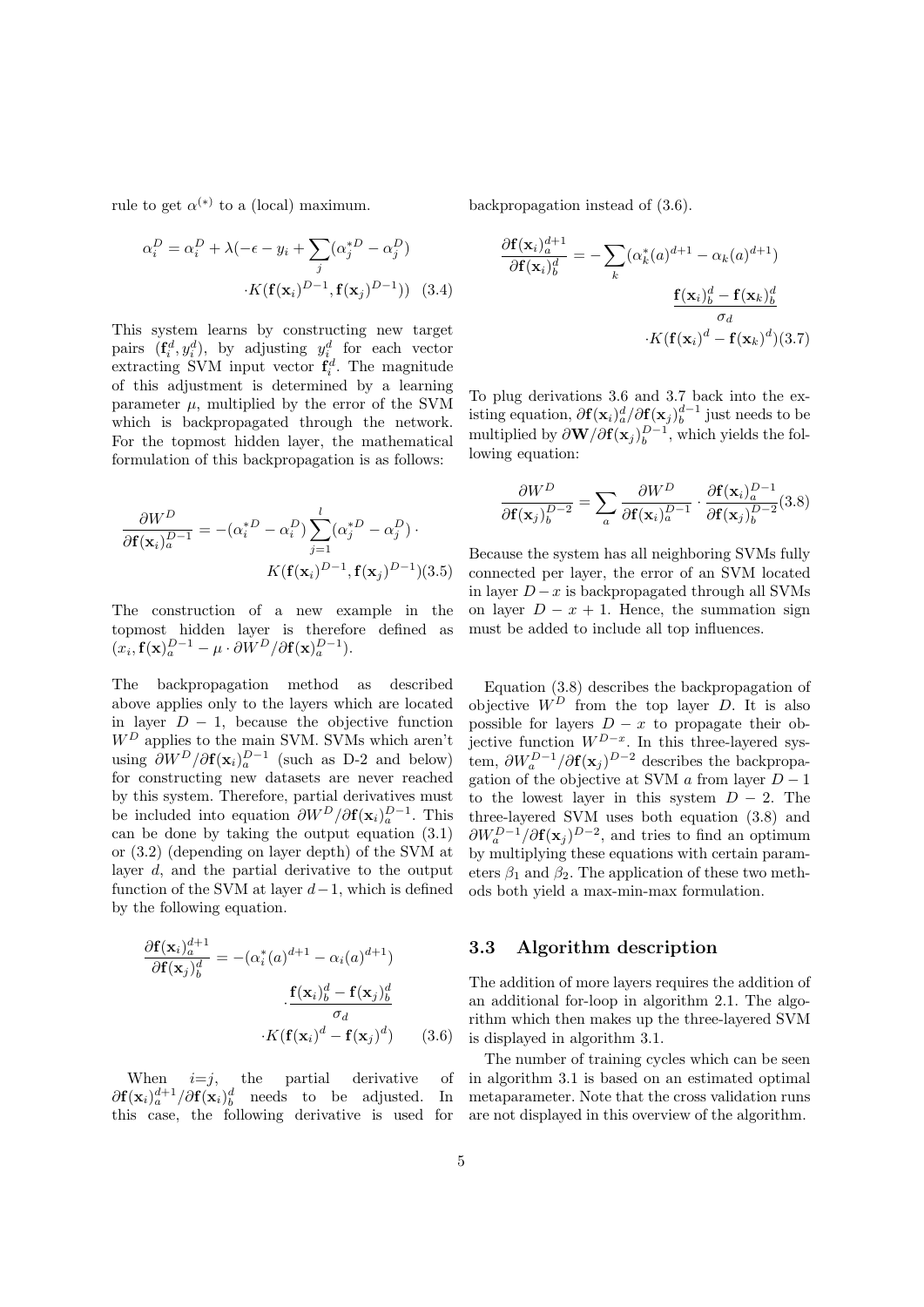| Algorithm 3.1 Three-layered SVM algorithm     |
|-----------------------------------------------|
| Initialise all SVMs within appropriate layers |
| Train all hidden SVMs on perturbed dataset    |
| for all training epochs do                    |
| Recompute main SVM kernel matrix              |
| Train main SVM                                |
| for all hidden Layers do                      |
| for all hidden SVMs do                        |
| Recompute SVM kernel matrix                   |
| Perform backpropagation                       |
| Recalculate $\alpha^{(*)}$                    |
| end for                                       |
| end for                                       |
| end for                                       |

# 4 Results

To decide if the three-layered version outperforms the two-layered SVM, the testing is done in three stages. First, the metaparameters have to be found in order for the three-layered SVM to perform to its upmost. Using these metaparameters, the system has to train on a dataset for then it has to be tested to get the error of this system. These errors then have to be compared to the error made by the two-layered SVM using statistical analysis. The datasets used in this thesis are the same datasets which Wiering et al. (2013) used, which are described in Graczyk, Lasota, Telec, and Trawiski (2010). They are shown in table 1.

## 4.1 Finding the correct metaparameters for the three-layered SVM

The search for the metaparameters of the threelayered SVM is compared to the two-layered SVM more complex. This is because the three-layered SVM has more metaparameters to be determined. These metaparameters determine the form of the system by varying the number of SVMs per layer. Also, the internal behavior of the SVMs are determined during this process. Consider the initialisation of  $\sigma$ . If this parameter is set to a high number, the kernel function would overreach itself, for every kernel distance will be a relevant one. The opposite is also true: if  $\sigma$  is set to low, none of the distances matter. One can do this parameter optimisation by hand, but this task would be tedious: the threelayered SVM relies on 36 adjustable metaparameters.

For the configuration of metaparameters to be judged, the three-layered SVM has to be executed with them and judge the configuration using the output. This iterative process can be done automatically by Particle Swarm Optimisation (PSO) (Kennedy and Eberhart, 1995). In this research, PSO ran 100.000 parameter configurations on the three-layered SVM, and using a UCB bandit (Auer, Cesa-Bianchi, and Fischer, 2002) algorithm to eliminate unpromising parameter configurations.

The differences between the datasets do not allow a general good parameter configuration, so the parameter optimisation as described above was done for every dataset.

### 4.2 Training the three-layered SVM

Once good metaparameters per dataset are found, they can be used to train the three-layered SVM. First, it divides the data into partitions consisting of 90% and 10% of all entries in the dataset, which are used for training and testing respectively. The results are then crossvalidated 1000 or 4000 times, which is determined by the times a dataset was crossvalidated by the two-layered SVM, to preserve the comparative nature of this research. For each

| <b>Entries</b> | Features | crossval    |
|----------------|----------|-------------|
|                |          | repetitions |
| 43             |          | 4000        |
| 188            | 6        | 1000        |
| 337            | 6        | 4000        |
| 495            |          | 1000        |
|                |          |             |

Table 1: Dataset properties and number of crossvalidation repetitions

run, the three-layered SVM calculates an error. After the crossvalidation is done, the three-layered SVM gives the Mean Squared Error (MSE) as output, which will be used to compare the performance to the performance of the two-layered SVM.

## 4.3 Results with the three-layered SVM

The outcome of the regression analysis made by the three-layered SVM are shown in table 2, together with the associated score of single SVM and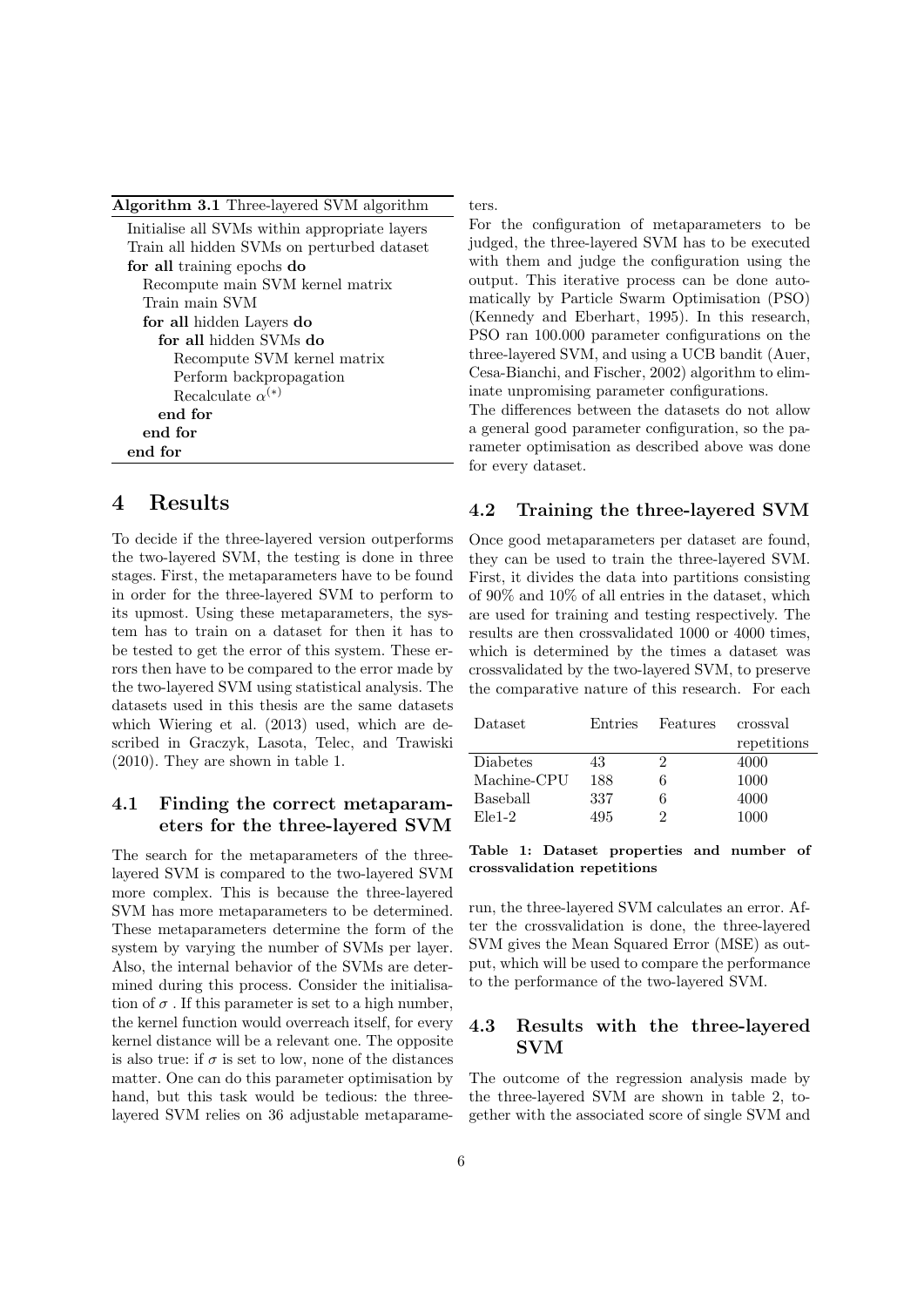|                                 | Mean Squared Error $+$ Standard Error |                       |                       |  |
|---------------------------------|---------------------------------------|-----------------------|-----------------------|--|
| <b>Dataset</b>                  | single SVM                            | two-layered SVM       | three-layered SVM     |  |
| <b>Diabetes</b>                 | $0.02719 + 0.00021$                   | $0.02327 \pm 0.00022$ | $0.02694 + 0.00025$   |  |
| Machine-CPU                     | $0.00805 + 0.00018$                   | $0.00638 + 0.00012$   | $0.00743 + 0.00020$   |  |
| Baseball                        | $0.02413 + 0.00011$                   | $0.02294 + 0.00010$   | $0.02314 + 0.00016$   |  |
| Ele <sub>1</sub> -2-Electrical- | $0.006382 \pm 0.000066$               | $0.00641 \pm 0.00007$ | $0.00653 \pm 0.00007$ |  |
| Length                          |                                       |                       |                       |  |

Table 2: Results per dataset. Bold results are results which indicate significant better performance with respect to the other two systems.

the two-layered SVM. The scores are denoted as  $MSE \pm SE$ , where the standard error SE is calculated by dividing the standard deviation by the number of crossvalidation repetitions, which can be found in table 1. The table is filled with four columns, where three are dedicated to the outcome of the single SVM, the two-layered SVM and the three-layered SVM. These outcomes represent a population of error values consisting of 1000 or 4000 members. For the difference between the performance of the two-layered SVM and the performance of the three-layered SVM to be viewed as significant, a students t-test was performed on both scores. In order to mark the difference in performance as significant, a  $p$ -value  $< 0.05$  is chosen.

# 5 Discussion

As can be seen in table 2, the two-layered SVM convincingly outperforms the three-layered SVM (all resulting in a  $p$ -value  $\lt$  0.0001). This could be the result of unforseen properties of the dataset. For example: it is highly possible that the three-layered SVM needs more data simply because the system is bigger in size than the two-layered SVM. Therefore, the full potential of the three-layered SVM has not been fully uncovered, so future work should be focussing on bigger datasets.

Although the three-layered SVM performs better on some datasets with respect to the use of a single SVM, one should think twice before chosing between the three-layered SVM or single layer SVM based on performance alone. During the training phase, the three-layered SVM performed the training cycles very slowly, as a result of the quantity of kernel matrices which had to be recalculated each time. One could therefore conclude that instead of the number of training cycles, a certain amount of training time should determine the choice between a single layer or three-layered SVM.

To improve the idea of building a layered support vector machine, future research should investigate the possibility of creating a system which dynamically adds more layers where needed. This way, a system can be found dynamically which suits the properties of the datasets best in order to prevent unnecessary usage of both high performance machines and time to train the three-layered SVM.

# References

- A. Altunkaynak. Prediction of significant wave height using geno-multilayer perceptron. Ocean Engineering,  $58(0):144 - 153$ , 2013.
- P. Auer, N. Cesa-Bianchi, and P. Fischer. Finitetime analysis of the multiarmed bandit problem. Mach. Learn., 47(2-3):235–256, May 2002.
- N. Cristianini and J. Shawe-Taylor. An Introduction to Support Vector Machines and Other Kernel-based Learning Methods. Cambridge University Press, 1 edition, 2000.
- M. Gönen and E. Alpaydin. Multiple kernel learning algorithms. Journal of Machine Learning Research, pages 2211–2268, July 2011.
- M. Graczyk, T. Lasota, Z. Telec, and B. Trawiski. Nonparametric statistical analysis of machine learning algorithms for regression problems. In Rossitza Setchi, Ivan Jordanov, Robert J. Howlett, and Lakhmi C. Jain, editors, Knowledge-Based and Intelligent Information and Engineering Systems, volume 6276 of Lecture Notes in Computer Science, pages 111–120. Springer Berlin Heidelberg, 2010.